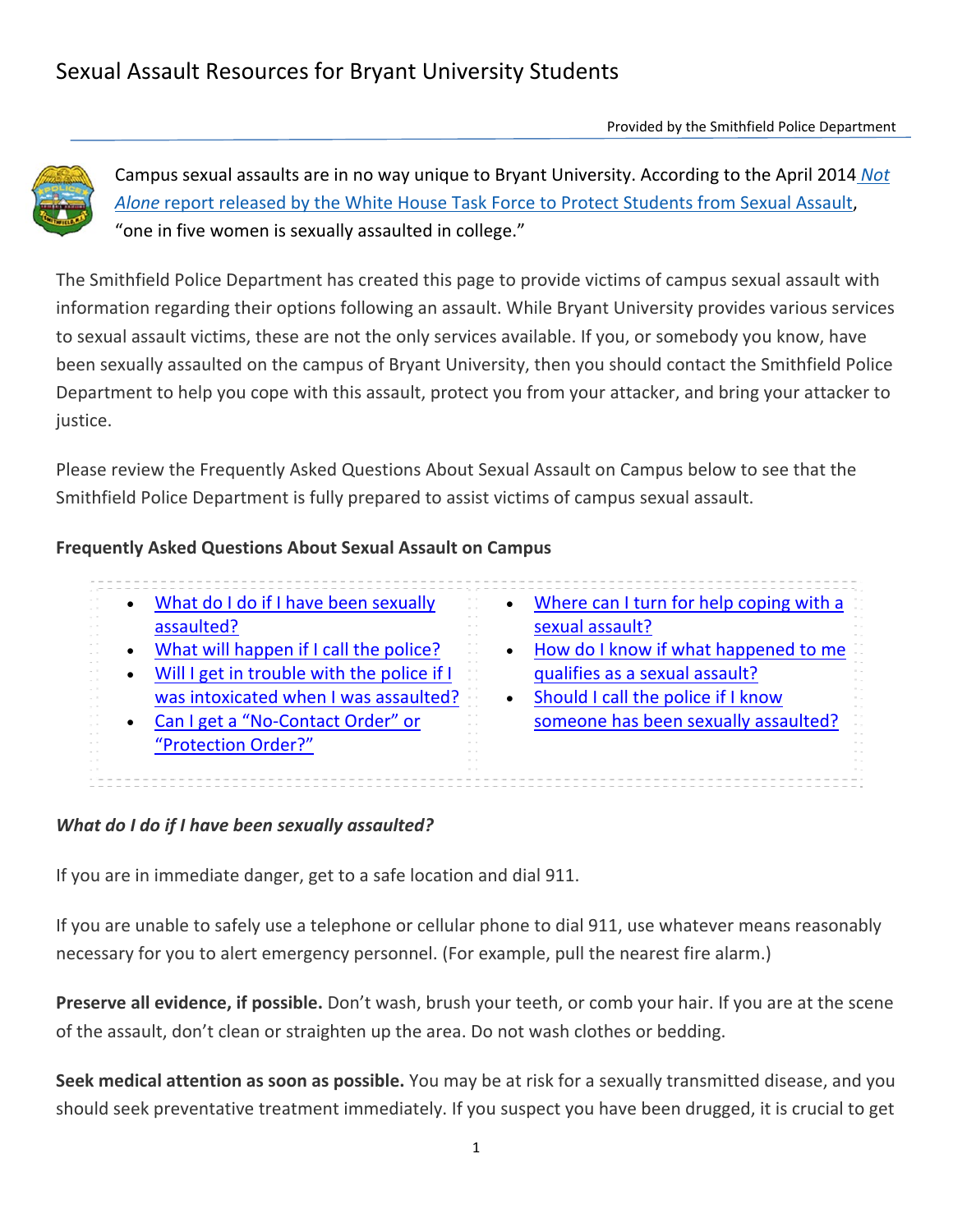to a hospital right away and provide hospital personnel with this information. The following hospitals are near Smithfield:

- **Women & Infants Hospital of RI, 100 Dudley Street #2, Providence, RI 02905** Telephone: (401) 274‐1100
- **Rhode Island Hospital, 593 Eddy Street, Providence, RI 02903** Telephone: (401) 444‐4000

**Report the incident to Law Enforcement immediately.** The emergency telephone number for the Smithfield Police Department is 231‐2500. Our police station is located at 215 Pleasant View Avenue, Smithfield, RI 02917. *map & driving directions*

Although Bryant University Department of Public Safety Officers provide students with a variety of helpful services, and they may be first to come to your aid, DO NOT ASSUME that the Smithfield Police Department has been contacted and is aware of the crime committed against you.

**Know what help is available to you.** There are MANY resources available to assist you after a sexual assault. Don't hesitate to ask the Smithfield Police Department for help. Your options are not limited to the services provided by Bryant University.

# *What will happen if I call the police?*

The Smithfield Police take very seriously all reports of campus sexual assaults. A police officer will respond to where you are and discuss with you all of your options. [Although police response to your location is preferred, nothing prevents you from responding to the police station. The Smithfield Police Department is less than 3 miles from campus, and is located at 215 Pleasant View Avenue, Smithfield, RI 02917. The police station is open 24/7.] **Reporting your assault to the Smithfield Police does not automatically mean you must press criminal charges.** The decision on whether to proceed with a criminal investigation will be yours. A Smithfield Police Officer will make you aware of your options, and can also make sure you get needed medical treatment. This officer can also connect you with the Department's Victim Advocate, who can help you get the services you may need. This includes obtaining a "legally enforceable protection order" against your attacker.

The Smithfield Police Department is a Nationally Accredited Law Enforcement Agency. The Department's highly professional Patrol Division members are available to assist you immediately following any traumatic incident. If you agree to a complete investigation of your assault, a Detective experienced in investigating this type of crime will be assigned to your case. [Only Detectives with experience investigating sexual assaults will be assigned to your case. If having a female officer available during the investigation makes you more comfortable, arrangements will be made to have a female officer involved in the investigation.] When called to the scene immediately, the Smithfield Police Department can properly secure evidence critical to your case, whether or not you have decided to pursue a criminal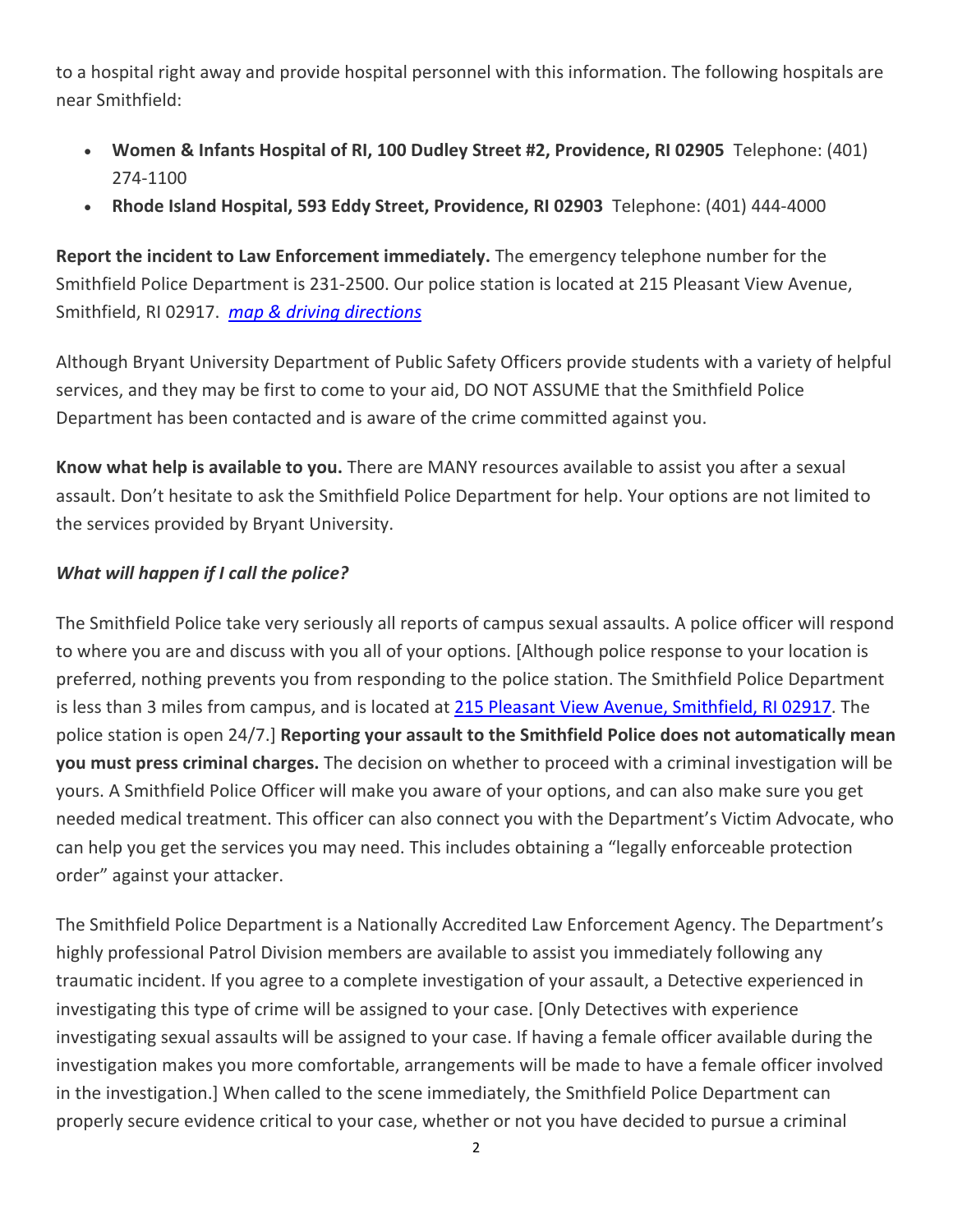complaint. An immediate response to the scene also enables the Smithfield Police Department to speak to witnesses at the time of the crime, while their memories are fresh. If victims do not immediately report their assault to the Smithfield Police, then this DOES NOT preclude victims from coming forward "at any time" after an assault to request a thorough investigation. However, a victim's immediate report improves the chances of a successful investigation.

## *Will I get in trouble with the police if I was intoxicated when I was assaulted?*

Absolutely not! Obviously, underage drinking is unlawful. That being stated, it is not uncommon for underage victims of sexual assault to be intoxicated or under the influence of alcoholic beverages during their assault. While the Smithfield Police Department will certainly be interested in knowing a victim's level of intoxication, the police will not file charges against a victim for possessing alcohol or being intoxicated.

Additionally, victims should not wait until they have "sobered up" to report the assault to the police. A delay in reporting will likely result in the loss of valuable information and evidence.

# *Can I get a "No‐Contact Order" or "Protection Order?"*

For many victims of sexual assault, the mere sight of their attacker can be traumatic. While Bryant University may offer victims a "no‐contact order," it's important for victims to know that these protection orders issued by campus officials ARE NOT LEGALLY ENFORCEABLE. If your attacker has been given a "no‐ contact order" by Bryant University, then it's unlikely that the Smithfield Police Department know that you are a victim, and that there exists a requirement that an individual stay away from you. Additionally, the Smithfield Police are unable to enforce a Bryant University‐issued "no‐contact order" for any off‐ campus contact your attacker may have with you.

In cases where an arrest is made, the Rhode Island Court will automatically issue a "no‐contact order" to protect the victim. If that person violates the order, an arrest can be made. There are also legally enforceable restraining orders for cases in which no arrest was made. See the Rhode Island General Law listed below.

**§ 11‐37.2‐2 Protective orders – Penalty – Jurisdiction.** – (a) A person who is a victim of sexual assault as defined in § 11‐37‐1, 11‐37‐2, 11‐37‐4, 11‐37‐6, 11‐37‐8.1, 11‐37‐8.3 or 11‐59‐2, may file a complaint in the district court requesting any order which will protect him or her from the future abuse, including, but not limited to, the following:

(1) Ordering that the defendant be restrained and enjoined from contacting, assaulting, molesting or otherwise interfering with the plaintiff at home, on the street or elsewhere, whether the defendant is an adult or minor;

(2) Upon motion by the plaintiff, his or her address shall be released only at the discretion of the district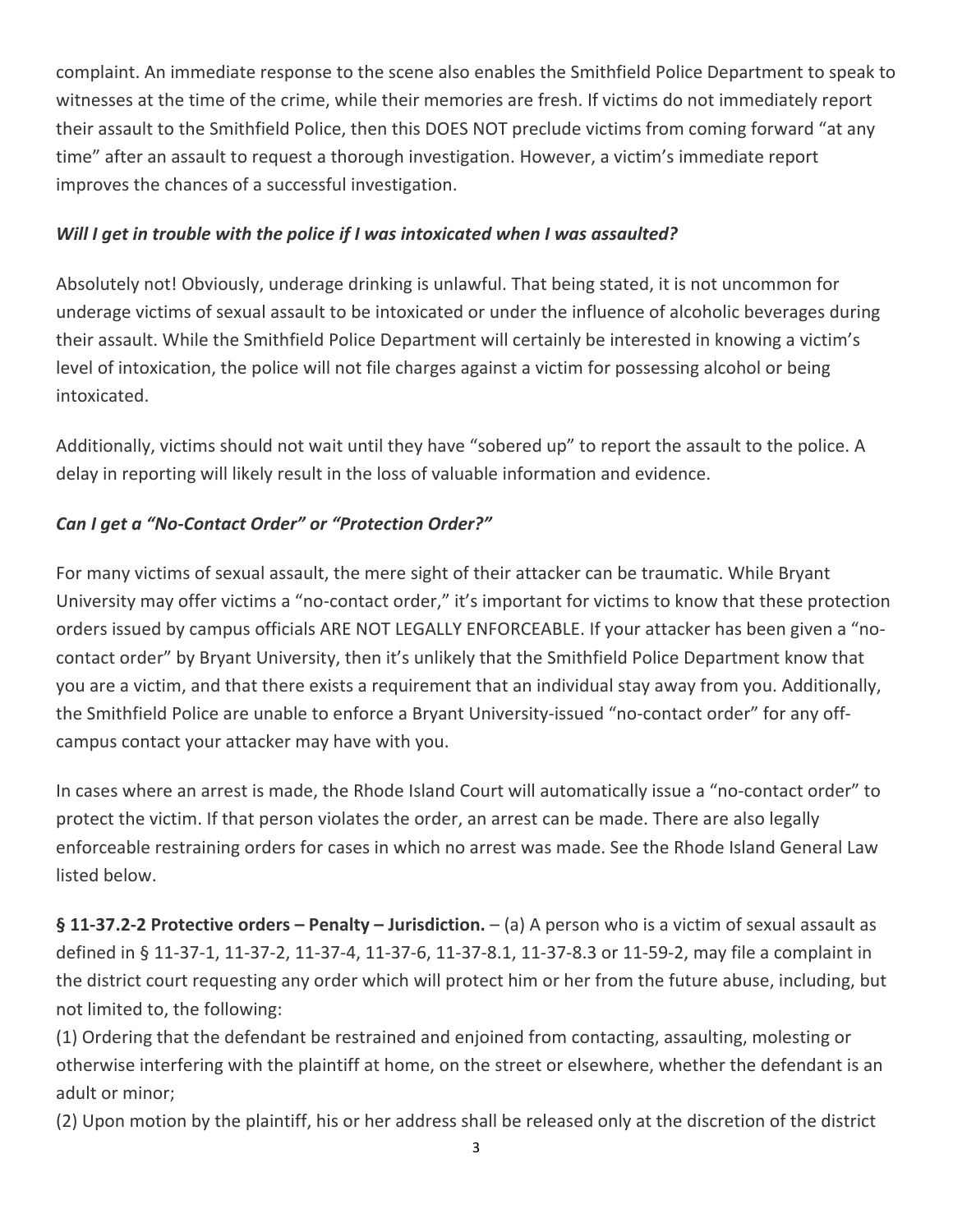court judge.

(b) Nothing in this section shall limit a defendant's right under existing law to petition the court at a later date for modification of the order.

(c) Any violation of the aforementioned protective order shall subject the defendant to being found in contempt of court.

(d) The contempt order shall not be exclusive and shall not preclude any other available civil or criminal remedies. Any relief granted by the court shall be for a fixed period of time not to exceed three (3) years, at the expiration of which time the court may extend any order upon motion by the plaintiff for such additional time as it deems necessary to protect the plaintiff from abuse. The court may modify its order at any time upon motion of either party.

(e) Any violation of a protective order under this chapter of which the defendant has actual notice shall be a misdemeanor which shall be punished by a fine of no more than one thousand dollars (\$1,000) or by imprisonment for not more than one year, or both.

(f) "Actual notice" means that the defendant has received a copy of the order by service thereof or by being handed a copy of the order by a police officer pursuant to § 8‐8.1‐7.

Smithfield Police and the Department's Victim Advocate are available to assist you in obtaining restraining orders through the Rhode Island Courts. By contacting the Smithfield Police Department at (401) 231‐ 2500, you can speak to an officer about restraining order information or the Department can make arrangements for its Victim Advocate to speak with you directly.

#### *Where can I turn for help coping with a sexual assault?*

Most students are aware that there are services available to them through Bryant University. However, victims may be reluctant to seek the assistance they need from within this close knit campus community. Victims may be more comfortable seeking assistance from services that are available off‐campus.

The Smithfield Police Department is partnered with *Day One* to provide sexual assault victims with the help they need. Visit www.dayoneri.org for more information about treatment, counseling, legal assistance, and advocacy. **If you are in crisis right now and need to speak to an advocate immediately, call the Helpline at 1‐800‐494‐8100.** You may contact *Day One* directly. You do not need to go through the Smithfield Police Department or Bryant University to take advantage of *Day One* services.

Additionally, services provided by the Smithfield Police Department's Victim Advocate are not limited to assistance with restraining orders. By contacting the Smithfield Police Department at (401) 231‐2500, you can asked to be put in contact with the Department's Victim Advocate for help coping with a sexual assault. Asking the Smithfield Police Department to make arrangements for the Victim Advocate to speak with you directly does not mean the Smithfield Police will automatically launch an investigation. However, after speaking with the Victim Advocate, you may decide that you want your assault to be investigated.